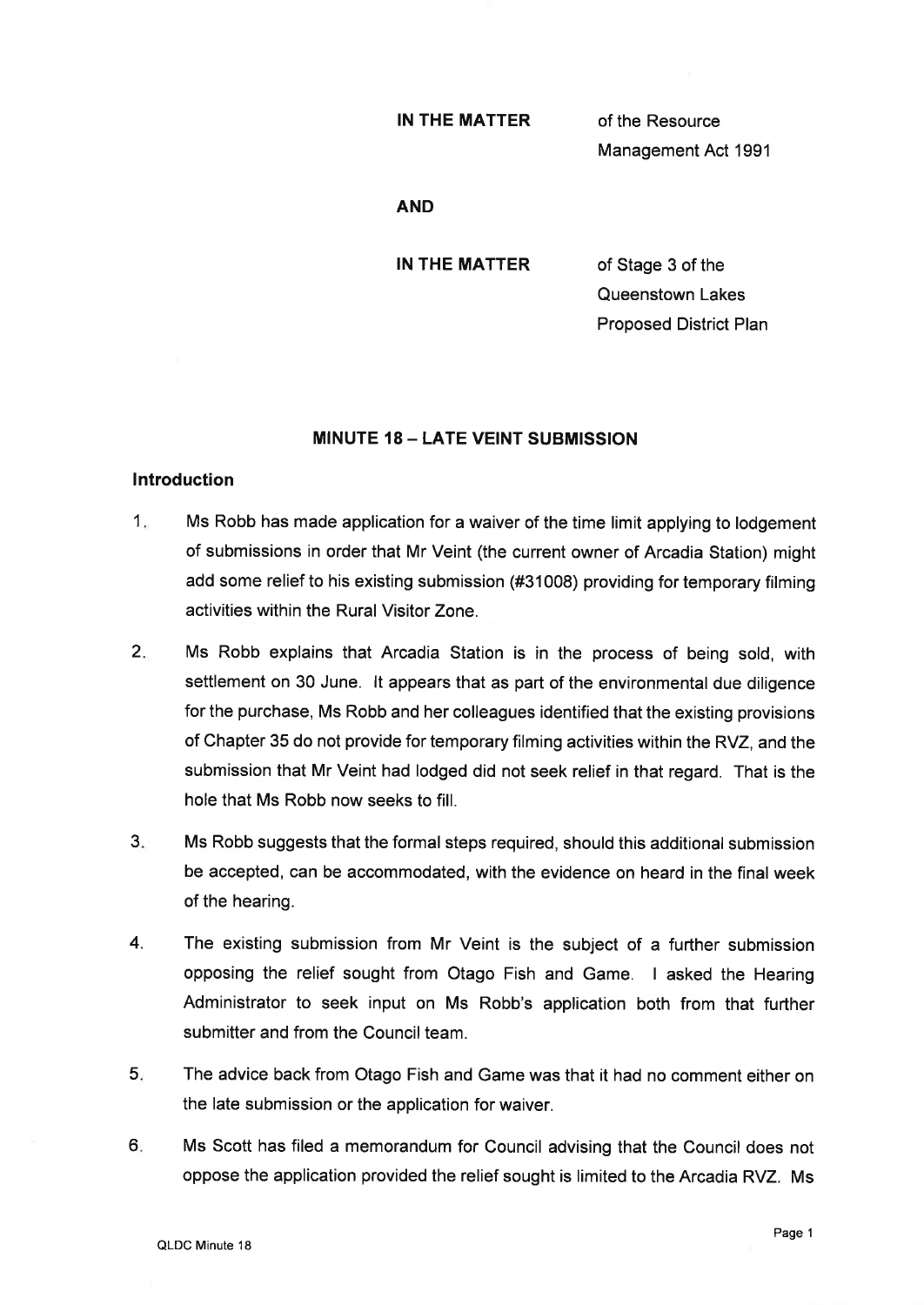Scott's suggestion is that the existing elements of Mr Veint's submission (and Otago Fish and Game's opposition) be heard in accordance with my previous directions, and that a separate evidence timetable be fixed forthis late submission, if accepted, with the objective that if possible, that evidence might be heard before the conclusion of the currently scheduled hearing, and the Panel's recommendations included with its broader report.

7. Ms Robb has advised that her client(s) would limit their relief to the Arcadia Station RVZ and has supplied a replacement submission (attached) to that effect.

# Jurisdiction

- 8. ln Minute 2, I set out the jurisdiction to receive late submissions, and the considerations that bear upon exercise of the discretion I have in that regard.
- 9. ln Minute 3, I discussed the limitations on that jurisdiction, finding that section 37A(2)(a) does not consirain the grant of a waiver, beeause there is no maximum time period specified in the Act for lodging submissions on plans and plan changes (just minimum time periods).
- 10. I am accordingly able to consider the merits of accepting this later submission.

# **Discussion**

- 11. To say this application is late is something of an understatement. The hearing is commencing in less than three weeks. lf accepted, the submission has to be summarised and publicly notified for further submissions, following which a report under Section 42Awill need to be prepared and circulated not less than 15 working days before the hearing of the submission.
- 12. Clearly that will not be possible before 29 June. ln effect, a special one-off hearing would have to be held for this single submission. Having said that, if the formal elements were able to be completed, such a one-off hearing might be combined with the existing hearing arrangements.
- 13. Ms Robb suggests that the way in which the staged notification and hearing of the 'Proposed District Plan' has proceeded has created a natural justice issue "whereby" the Applicant did not have the opportunity to submit on provisions regarding temporary filming (as they relate to the RVZ) as part of Sfage 1 of the District Plan review, because the RVZ was not subject fo Sfage 1 of the Review, and have also not had the opportunity to submit on those provisions as part of Stage 38 of the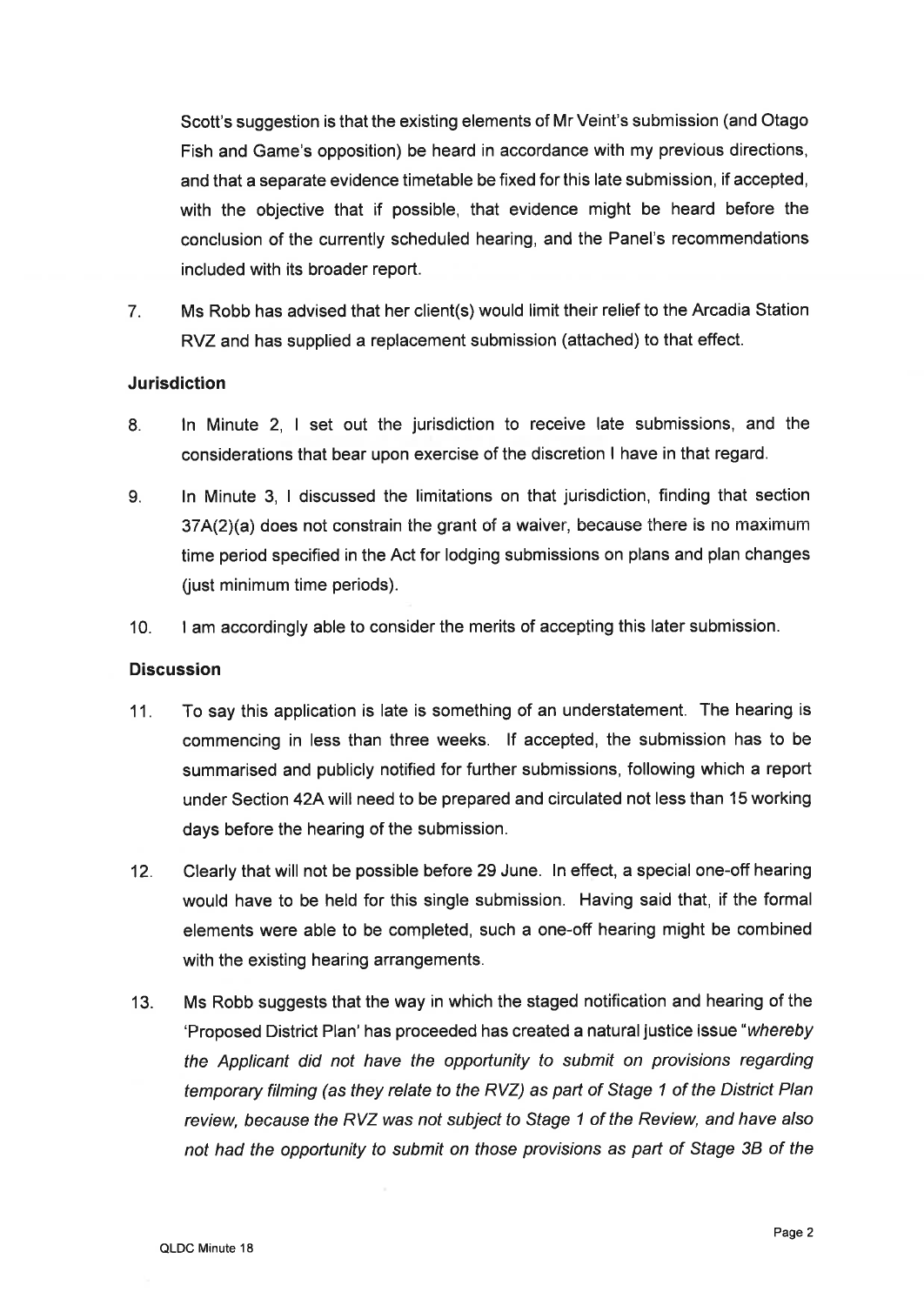Review, because the council did not notify a variation to those provisions alongside notified Chapter 46".

- $14.$ I accept that the staged manner in which the 'Proposed District Plan' process has proceeded has created complexity, but I tend to agree with Ms Scott that this is not a natural justice issue. It is clear that submitters making submissions on zones that have been notified as part of Stage 3/38 were able to seek changes to the districtwide chapters as they relate to those zones in this process, and a number of submitters have done just that.
- 15 I do not know if Mr Veint and his advisors overlooked this issue, or made a positive decision that they did not wish to seek additional provisions related to temporary filming activities in the Arcadia RVZ. Clearly the incoming purchaser takes <sup>a</sup> different view, if the latter was the position.
- 16. The proposed submission records that Arcadia Station has historically been used on a number of occasions for filming activities. To the extent that that has occurred within the area proposed to be zoned RVZ, I can understand the desire to provide for that continued use. There is obviously also a public interest component given the potential for continued filming on the site to contribute to economic recovery in the Queenstown area following the Covid-19 related disruption to the international tourist industry.
- 17 That said, the lateness of this application relative to commencement of the hearing and the procedural disruption it will cause to the smooth hearing of submissions and further submissions would have meant an almost inevitable refusal had the Council opposed the application. The Council, however, does not oppose the application and the party most likely to have an issue with it, as evidenced by its existing further submission, has advised that it does not wish to comment on it.
- 18 I think that the breadth of the submission as originally proposed would have nevertheless created a problem. lf the relief were granted in respect of all RVZ sites, that would significantly enlarge the pool of potential interested parties whose interests would need to be protected.
- 19. As it is, Ms Robb has accepted that the submission be limited to the Arcadia site and on that basis, I consider that her application can be accommodated.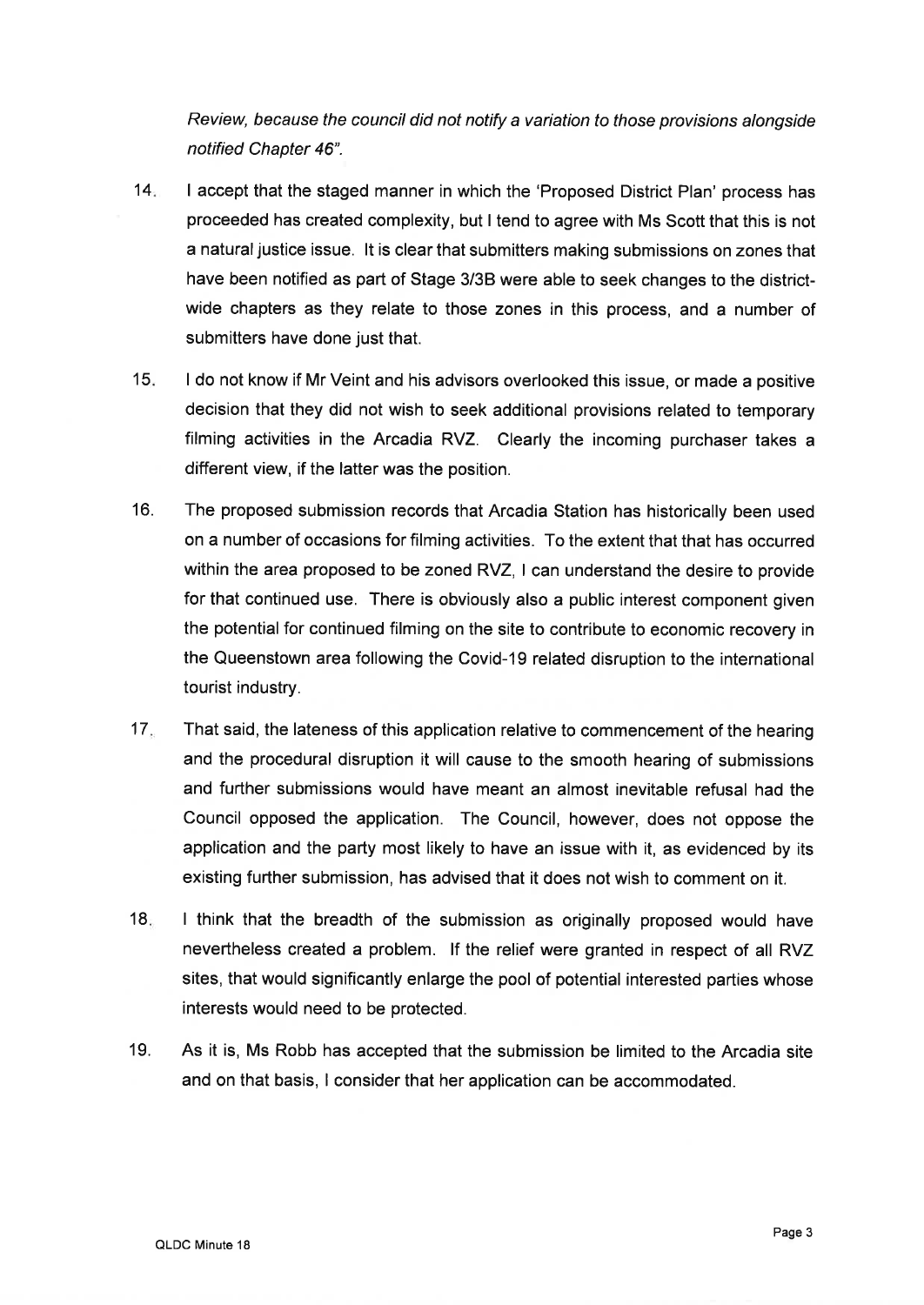# Consequential Orders

- 20. <sup>A</sup>number of steps will follow acceptance of this submission. The steps that occur to me are:
	- (i) A summary of it must be prepared and publicly notified;
	- (ii) Following closing of further submissions (10 working days after public notification), a report must be prepared by Council pursuant to Section 42Aof the Act;
	- Following release of the Section 42A Report, provision must be made for submitters and further submitters (if any) to file evidence. Given the relatively narrow range of matters the proposed submission puts in issue, I do not consider rebuttal evidence necessary; (iii)
	- The Council must have the opportunity to address us (including an appearance by the Section 42A Author); (iv)
	- The submitter and any further submitters must similarly have an opportunity to appear. (v)
- $21.7$ I am advised that the submission may be able to be summarised and publicly notified by 18 June.
- $22.$ Ten working days thereafter would expire 2 July, although it might be prudent to add one or two working days as a safety margin - say to 6 July.
- 23 I anticipate that the section 42A report would be short and might be provided within 10 days of the closing of further submissions, that is to say by 16 July. Any evidence from the submitter and further submitters might then follow two weeks thereafter that is to say by 30 July. Because of the need to have 15 working days from the Section 42A Report to the hearing of submissions, hearing of this submission could not proceed before 6 August.
- Rather than complicate hearing of the submissions and evidence that have already been filed, I propose to run this matter as a discrete hearing withing a hearing (if Wayfare Group's submissions on RVZ at Walter Peak are Stream 19, ag per Minute 14, this single submission will be Stream 20). The Hearing Administrator advises that the afiernoon of 13 August is currently free, and we can target that as our opportunity to hear first from the section 42A reporting officer (and counsel if required), followed by Ms Robb and her witnesses, and then by any further submitters. Council can then wrap its reply into its response on all other matters. 24.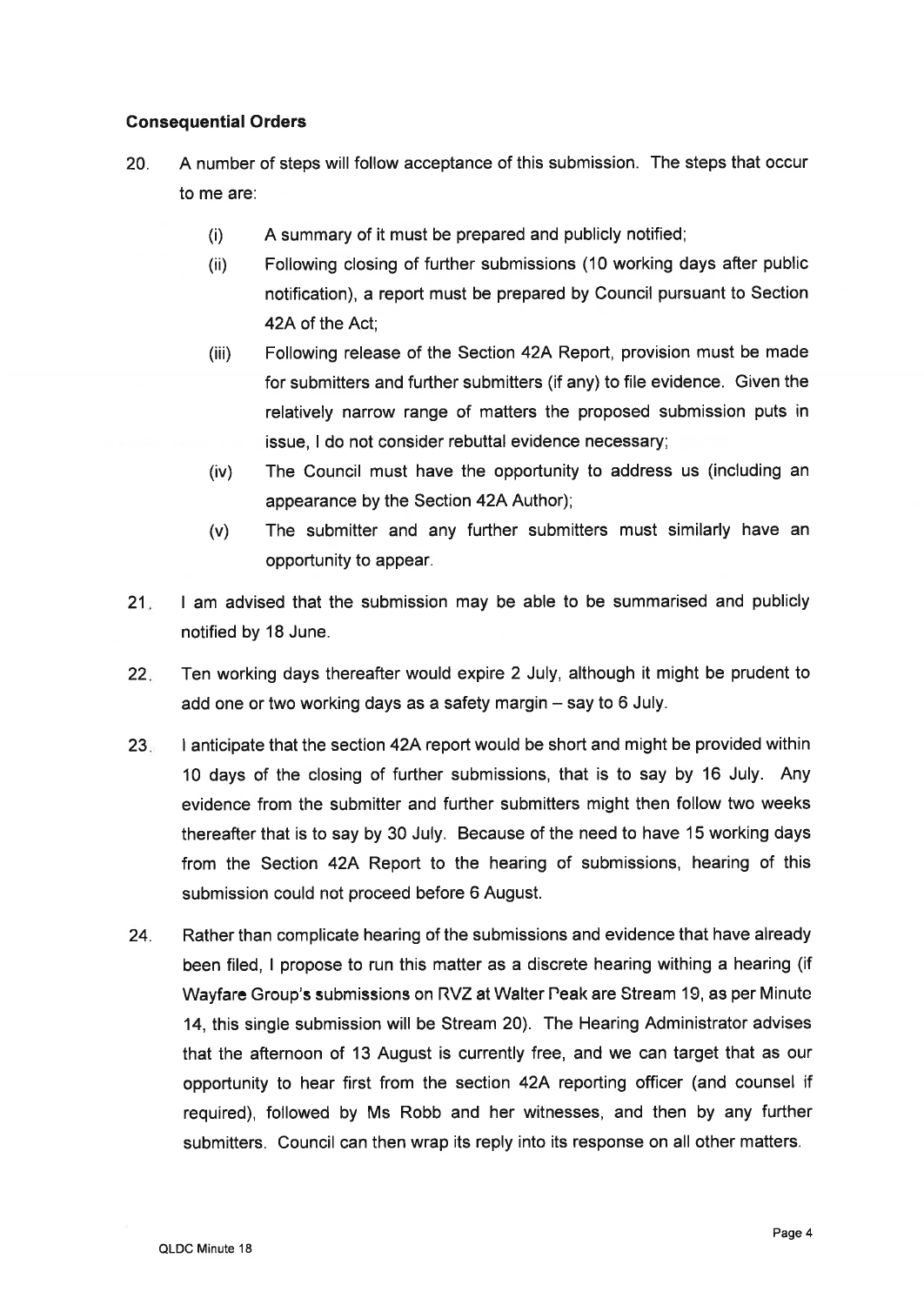25 l, therefore direct that late receipt of the submission on behalf of Mr Veint as attached be waived, and that consequential steps proceed in accordance with the above timetable. Because I have not had the opportunity to seek input from affected parties, if either Ms Robb or Ms Scott (or any other interested party for that matter) have any issues with that timetable, they can make application through the hearing administrator.

Dated 0 2020 Ú. Trevor Rebinson **Chair** Stage<sup>3</sup> Hearing Panel

 $\sim$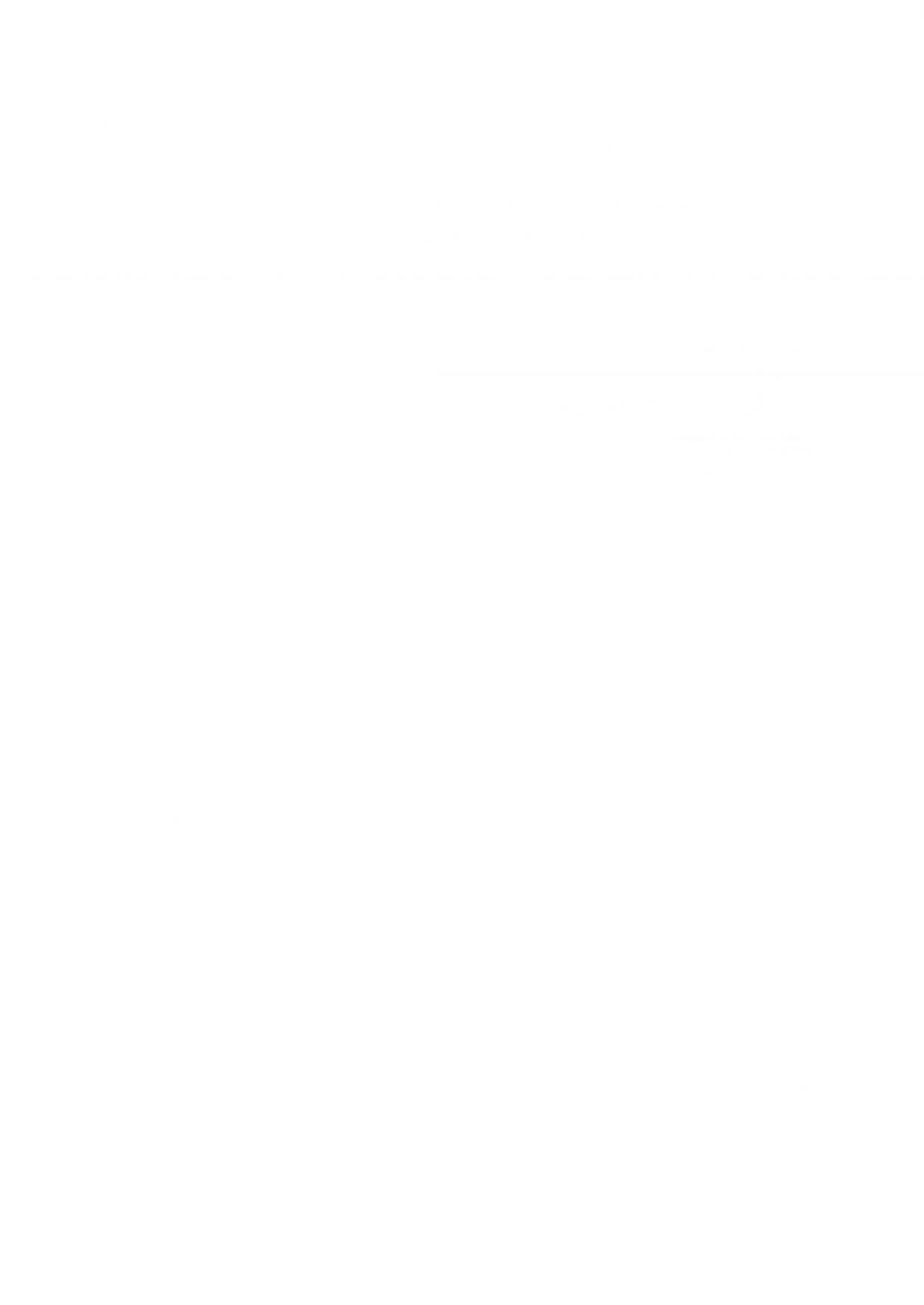

### Submission on Queenstown Lakes Proposed District Plan Stage 3B

Under Clause 6 of the First Schedule, Resource Management Act 1991

### To: Queenstown Lakes District Gouncil

#### Submitter: Mr Lloyd James Veint (#31008)<sup>1</sup>

- 1. This is a submission on the Queenstown Lakes Proposed District Plan Stage 3B (PDP).
- 2. Mr Lloyd James Veint (Submitter) could not gain a trade competition advantage through this submission (clause 6(4) of Part 1 of Schedule 1 of the RMA 1991).
- 3. The specific provisions this submission relates to are:
	- a) Chapter 35 Temporary Activities and Relocated Buildings; and
	- b) Any provisions of Chapter 46 Rural Visitor Zone and/or any provision in any district wide chapter of the PDP and/or Planning Map 9, to be consequentially amended to give effect to the relief sought in this submission.
- 4. The Submitter has an interest in the land set out below and known as the Arcadia Station at Diamond Lake.

| <b>Record of Title Highl</b> | <b>Legal Description</b>  | <b>Site area</b>        |
|------------------------------|---------------------------|-------------------------|
| 434244*                      | Lot 2 DP 409271 and       | 22.2080 hectares        |
|                              | Lot 11 DP 25326*          |                         |
| OT16A/772                    | Lot 7 DP 24043            | 17.6443 hectares        |
| OT16A/773                    | Lot 8 DP 24043            | 44.0480 hectares        |
| OT16A/774                    | Lot 9 DP 24043            | 52.1305 hectares        |
| OT17B/743*                   | Lot 13 DP 25326*          | 10.9850 hectares        |
| OT18D/1140                   | Part<br>Section 7 and     | 51.7090 hectares        |
|                              | Section 5-6 Block II Dart |                         |
|                              | <b>Survey District</b>    |                         |
| OT7D/1300*                   | Section 1-2 Block II Dart | 46.1342 hectares        |
|                              | Survey District*          |                         |
| 434245*                      | Lot 1 DP 409271*          | 9.9870 hectares         |
| OT18D/1136                   | Lot 1 DP 27029            | 6122m <sup>2</sup>      |
| OT18D/1137                   | Lot 2 DP 27029            | 5828m <sup>2</sup>      |
| OT18D/1138<br>$\frac{1}{2}$  | Lot 3 DP 27029            | 5673m <sup>2</sup>      |
| OT18D/1139                   | Lot 4 DP 27029            | 6757m <sup>2</sup>      |
| <b>TOTAL</b>                 |                           | <b>257.284 hectares</b> |

5. The land has been predominantly zoned Rural through the Proposed District Plan process (Stage 1). The notified Stage 3b proposes a new version of the Rural Visitor zone, which relates to the titles identified in the table above with an asterisk (Arcadia RVZ).

 $1$  For the avoidance of doubt this submission is additional to and does not replace submission 31008.

<sup>21</sup>00336 | 51 83602v2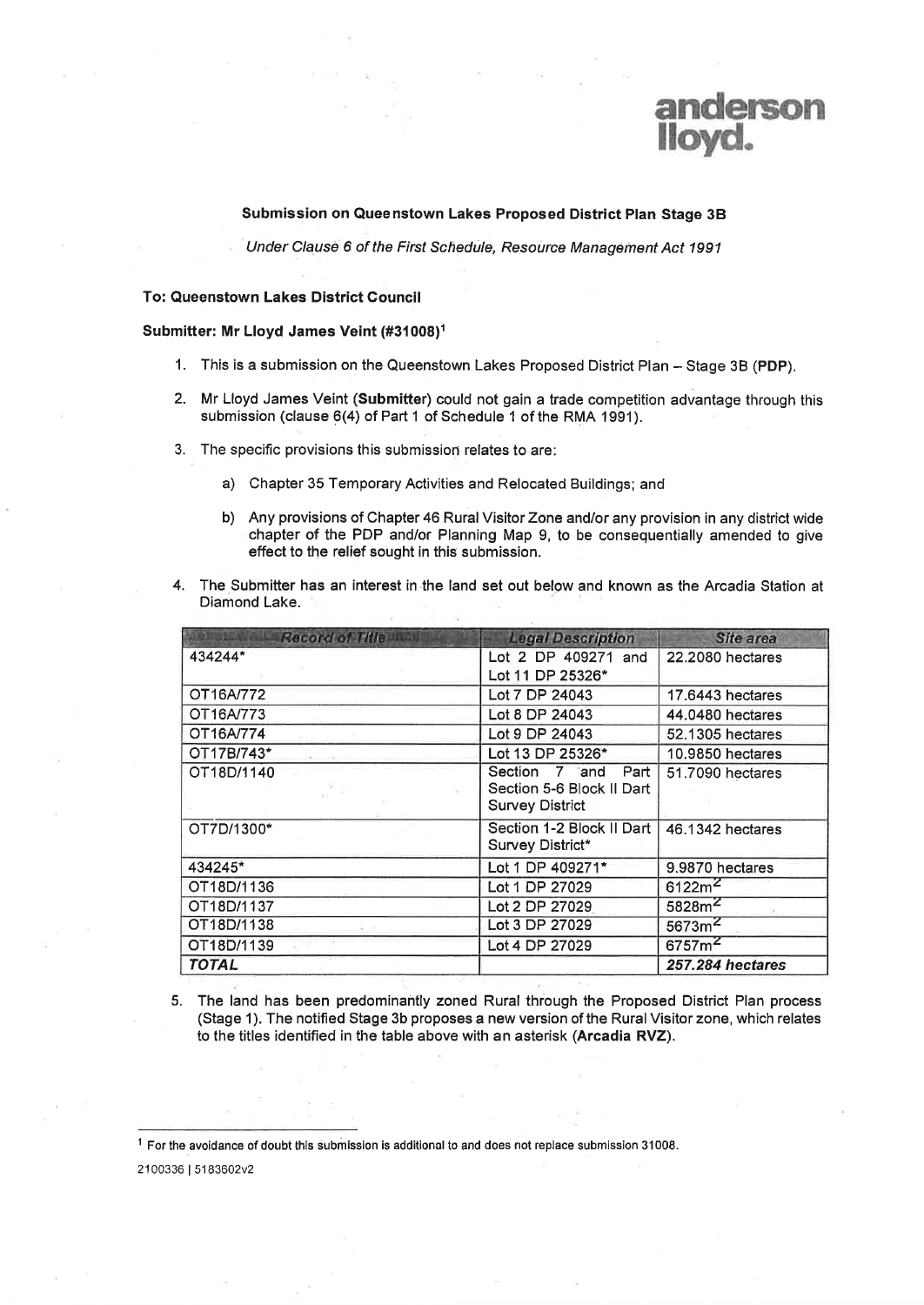### Summary of Submission

- 6. The Submitter supports the intent of the provisions of Chapter 35 of the PDP which generally encourage and provide for temporary filming activities and recognise their economic, social and cultural value.
- 7. However, the Submitter opposes the provisions of Chapter 35 which concern temporary filming activities, to the extent that the provisions are more restrictive on temporary filming activities in the Arcadia RVZ as compared to in the Rural Zone.
- 8. The Submitter seeks such amendments to the PDP that are required to address the Submitter's concerns set out below.

#### The Submission is "on" Stage 3B

- 9. Chapter 46 and the ODP RVZ is being reviewed in Stage 38 of the District Plan Review (DPR). The Submitter understands that the Council's approach to its staged plan review has been to review district wide provisions which apply specifically to a particular zone at the same time as land within that zone is reviewed. lf any submitter seeks relief that a provision applying generally to the whole district be amended in respect of its application to a specific zone, this relief is considered alongside the review of that zone.
- 10. Chapter 35 as notified and decided departs from the ODP position for temporary filming activities in the RVZ under ODP Section 19. This was not expressly discussed in the Chapter 35 s32 report. Chapter 35 was reviewed in Stage 1 of the DPR. However, as the RVZ was not reviewed in Stage 1 the Chapter 35 provisions were not reviewed to the extent they apply specifically to the RVZ. Any relief sought to the provisions of Chapter 35 to the extent they apply to the RVZ must be considered in Stage 38.
- 11. The question of whether a submission is 'on' a plan change is fundamentally a question of procedural fairness. The core purpose of the statutory plan change process under Schedule <sup>1</sup> of the RMA is to ensure all persons potentially affected by the plan change are adequately informed of what is proposed, and have been given the opportunity to participate.2
- 12. lt is submitted that the relief sought in this submission regarding Chapter 35 should rightfully be considered in Stage 38 of the DPR alongside the review of the Arcadia RVZ. lf there is no opportunity for the relief to be considered in Stage 3B the Submitter will have been essentially locked out of each stage of the DPR, which is procedurally unfair.

#### Reasons for the Submission

- 13. Temporary filming activities are recognised as being beneficial from an economic, social and cultural perspective, and are enabled in the Rural Zone. There is no justification for a different approach to apply to temporary filming activities.in the Arcadia RVZ, when potential adverse effects can be similarly managed and mitigated.
- 14. The s32 report for Chapter 35 bricfly discussed the justification for applying more permissive standards to temporary filming activities in the Rural Zone as compared to 'any other zone'<sup>3</sup>. It is apparent from the s32 report that the analysis focused on comparing temporary filming activities in the Rural Zone with these activities occurring in residential and urban zones, and likely did not contemplate temporary filming activities in the RVZ'at all (as the RVZ was not part of Stage 1 of the DPR).

<sup>&</sup>lt;sup>3</sup> Section 32 Evaluation Report Temporary Activities & Relocated Buildings at page 37 considering notified Rule 35.4.11 (now decisions version Rule 35.4.7)



<sup>&</sup>lt;sup>2</sup> Motor Machinists Ltd v Palmerston North City Council [2013] NZHC 1290 at [77] and [91].

<sup>2100336</sup> | 5183602v2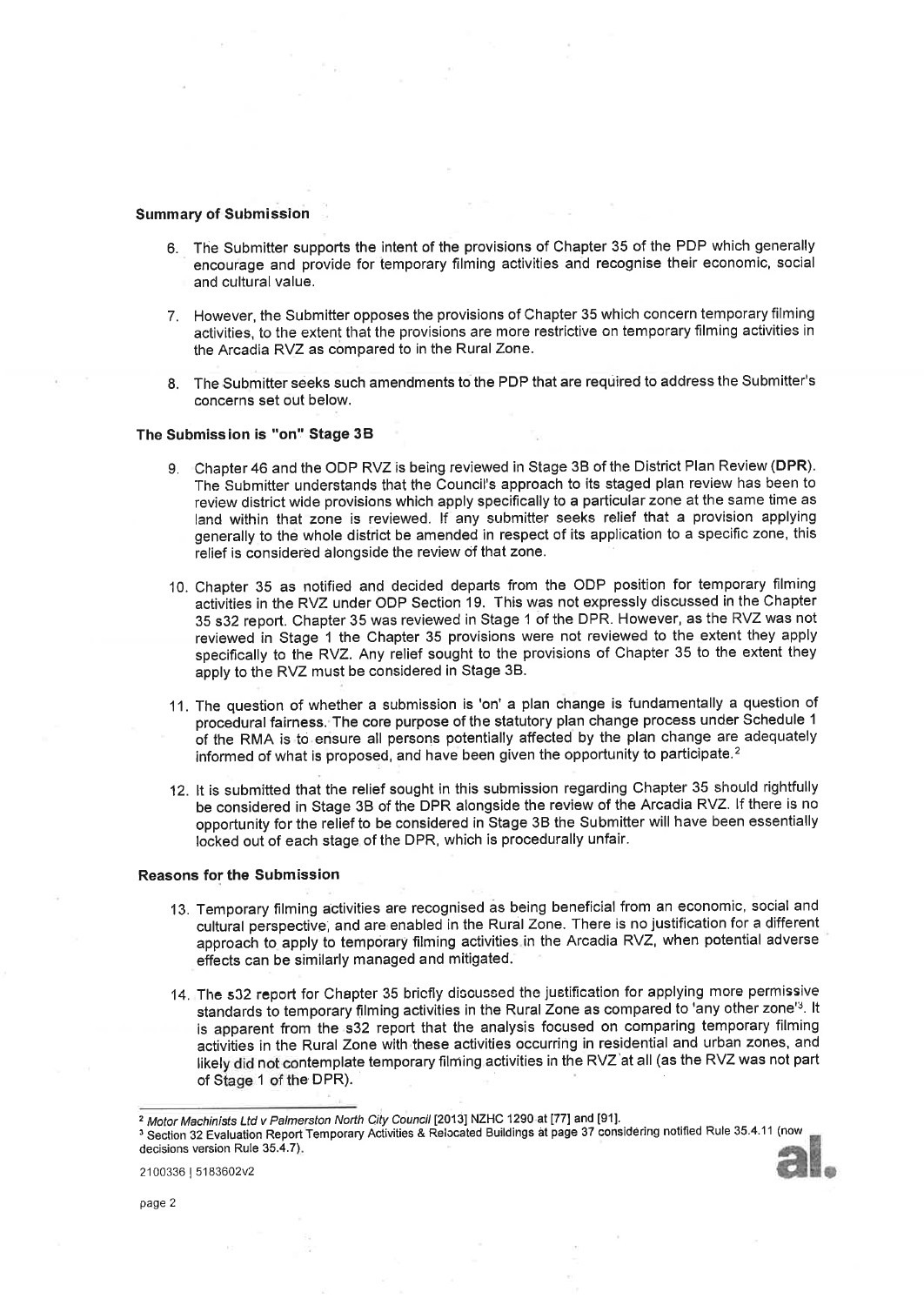- 15. The reasoning given in the s32 report as to why temporary filming activities are appropriate in the Rural Zone suggests temporary filming activities are similarly appropriate in the RVZ:
	- a) In relation to the 200 people limit in the Rural Zone as compared to 50 people limit in 'any other zone', the s32 report notes that the Rural Zone generally has large site sizes, so is most capable of accommodating larg time;
	- b) The s32 report notes that the majority of filming is undertaken within the Rural Zone and therefore targeting these areas to encourage filming is most efficient. As part of the Stage 3B review of the RVZ Ms Mellsop's la should allow for and promote diversity of filming locations where appropriate;
	- c) In relation to the use of helicopters for temporary filming activities, the s32 report notes<br>that use of helicopters should be enabled, but that helicopter movements should be<br>restricted to the Rural Zone to protect res activities<sup>5</sup>. It is appropriate for helicopter movements to be enabled in the Arcadia RVZ, as potential adverse effects are limited and can be managed in the same way as they are in the Rural Zone;
	- d) In relation to limits on shooting periods, the s32 report notes that limited expansion of filming activities should be provide for in 'other zones', but in a manner that is more restricted, particularly regarding shooti
- 16. The Chapter 35 objective and policies concerning temporary filming enable and encourage temporary filming activities provided the activity can be managed to minimise adverse effects. As set out above, there is no reaso
- 17. Given the current economic climate every opportunity should be taken to diversify and provide for various commercial ventures where the effects of these activities can be appropriately avoided or managed. The Arcadia RVZ is already a popular location for filming, and the PDP should be amended to adequately provide for temporary filming activities to continue in this area.

### Relief Sought

- 18. The Submifter seeks the following decision:
	- a) That the provisions of Chapter 35 be amended to be more enabling of temporary filming activities in the Arcadia RVZ, to the same extent that temporary filming activities are enabled in the Rural Zone;

<sup>&</sup>lt;sup>4</sup> QLDC Rural Visitor Zone Review Landscape Assessment by Helen Mellsop dated May 2019 at pages 8 and 10<br><sup>5</sup> Submission 31008 does seek residential activity in the Arcadia RVZ where potential adverse effects are limited managed in the same way as they are in the Rural Zone.<br> $2100336 | 5183602v2$ oes seek residential activity in the Arcadia RVZ where potential adverse effects are limited and can be<br>way as they are in the Rural Zone.